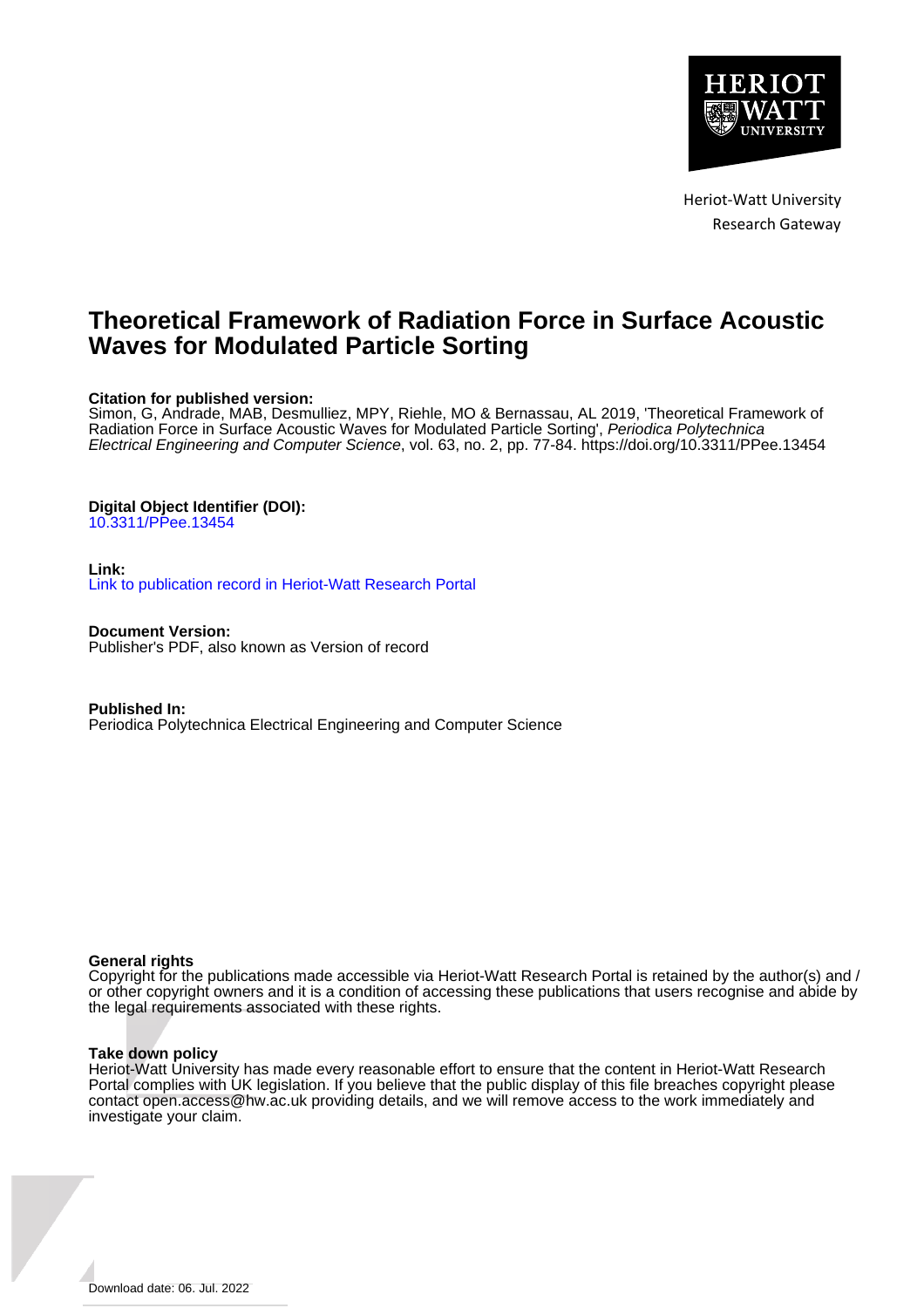**Periodica Polytechnica Electrical Engineering and Computer Science**

# **Theoretical Framework of Radiation Force in Surface Acoustic Waves for Modulated Particle Sorting**

Gergely Simon<sup>1</sup>, Marco A. B. Andrade<sup>2</sup>, Marc P. Y. Desmulliez<sup>1</sup>, Mathis O. Riehle<sup>3</sup>, Anne L. Bernassau<sup>1\*</sup>

<sup>1</sup> School of Engineering and Physical Sciences, Institute of Signals, Sensors and Systems, Heriot-Watt University, Earl Mountbatten Building First Gait, Edinburgh EH14 4AS, United Kingdom

<sup>2</sup> Institute of Physics, University of São Paulo, São Paulo, Rua do Matão 1371, Brazil

<sup>3</sup> Institute of Molecular Cell and Systems Biology, Centre for Cell Engineering, University of Glasgow,

Joseph Black Building, University Place, Glasgow, G12 8SU, United Kingdom

\* Corresponding author, e-mail: [A.Bernassau@hw.ac.uk](mailto:A.Bernassau@hw.ac.uk)

Received: 14 November 2018, Accepted: 14 January 2018, Published online: 28 March 2019

#### **Abstract**

Sorting specific target entities from sample mixtures is commonly used in many macroscale laboratory processing, such as disease diagnosis or treatment. Downscaling of sorting systems enables less laboratory space and fewer quantities of sample and reagent. Such lab-on-a-chip devices can perform separation functions using passive or active sorting methods. Such a method, acoustic sorting, when used in microfluidics, offers contactless, label-free, non-invasive manipulation of target cells or particles and is therefore the topic of active current research. Our phase-modulated sorting technique complements traditional time-of-flight techniques and offers higher sensitivity separation using a periodic signal. By cycling of this periodic signal, the target entities are gradually displaced compared to the background debris, thereby achieving sorting. In this paper, we extend the knowledge on phase-modulated sorting techniques. Firstly, using numerical simulations, we confirm the sorting role of our proposed primary acoustic radiation force within surface wave devices. Secondly, a threefold agreement between analytical, numerical and experimental sorting trajectories is presented.

## **Keywords**

particle sorting, acoustic tweezers, acoustic radiation force, surface acoustic waves, phase-modulation

#### **1 Introduction**

The miniaturization of macroscale laboratory systems into Lab-on-a-chip (LoC) devices, enabling the development of compact portable systems, offers a twofold advantage. The required amount of targets and reagents is reduced and new particle handling methods are made possible due to the nonlinear scaling of various forces [1]. As the volume forces, such as gravity or most field forces, are dominated by the surface forces, new phenomena that include diffusion [2], laminar flow profile [3] or short thermal response time [4] can be utilized.

An important sample processing step within LoC devices is sorting [5]. Removal of unwanted entities within a sample can aid detection of target biomarkers, thus facilitating diagnosis of diseases, such as cancer [6] or sepsis [7]. Similarly, filtering harmful entities from body fluids can aid disease treatment. In addition, LoC devices can also be useful in forensic applications, where enrichment of DNA fragments within low amounts of samples can be used directly at the crime scene [8]. Yet the major challenges of achieving high throughputs and/ or sorting purity still remain [9].

Available microfluidic sorting methods are usually grouped into four categories: passive devices, bead-based methods, fluorescence-activated sorting strategies (FACS), and label-free active methods [5, 10]. The passive devices are the simplest to design and operate and offer a low-cost solution. However, passive techniques lack reconfigurability to suit various target entities and are usually restricted to separate based on size or compressibility [11]. Due to the limitations of passive devices and the serial processing feature of FACS methods [12], active sorting techniques are widely investigated as possible alternatives.

Active sorting methods [13] utilize an external field to manipulate particles. With direct active methods, the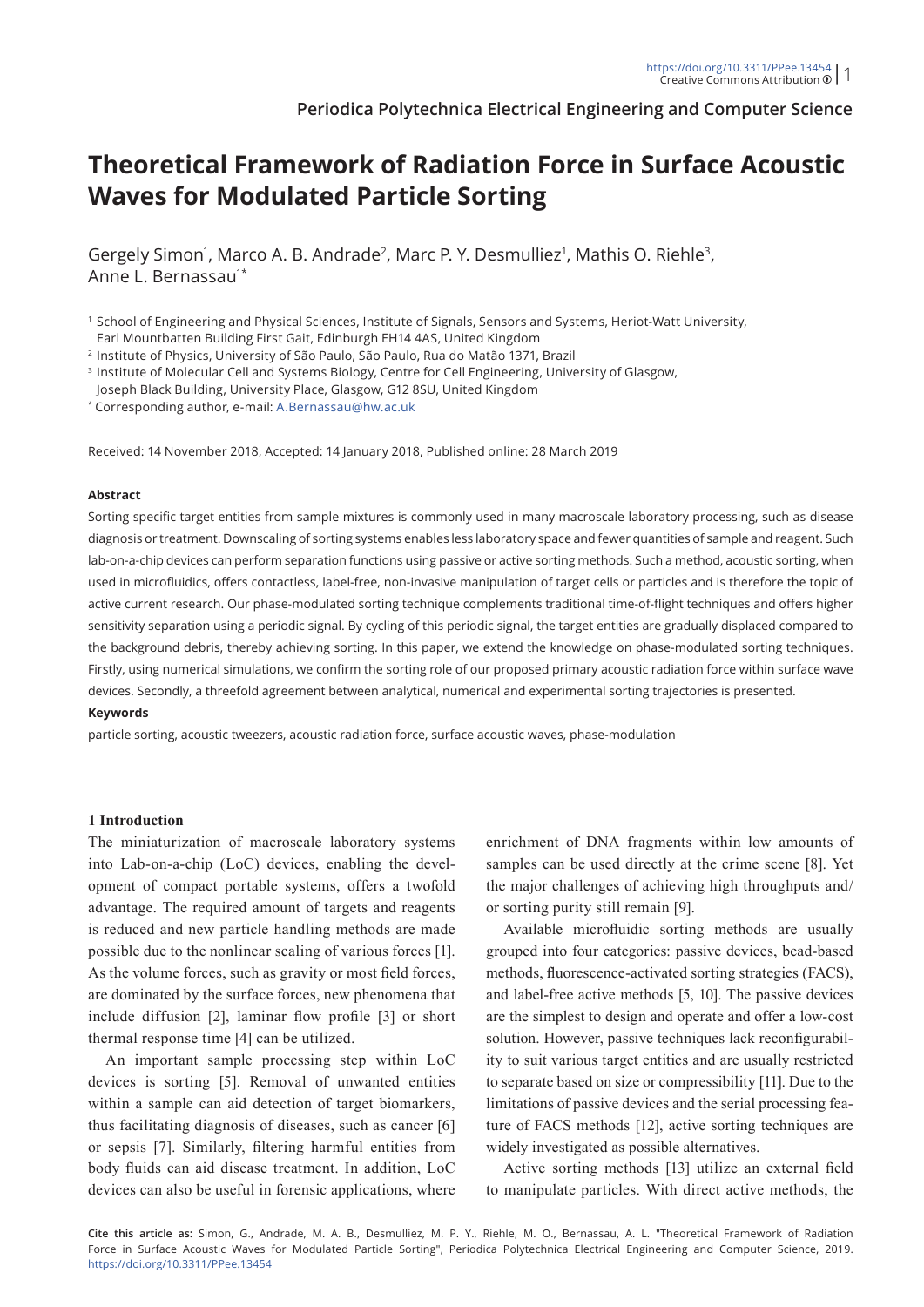target particles are selectively displaced laterally based on a field dependent physical property (such as permeability) and collected at the target outlet of the device. Similarly, beads, which have strong dependence on the external field and specific surface binding properties, can be attached to the target cells. The field exerts large force on the beads, which drag target cells with them. Active methods offer reconfigurability over passive devices [14] and can be adjusted to various target populations. Acoustic techniques are especially favored due to their non-contact, non-invasive, label-free properties [15].

In all acoustic fields, microparticles suspended in the media experience a so-called primary radiation force due to time-averaged second order effects [16, 17]. In standing waves, the force moves the particles towards either the nodes or antinodes of the pressure, based on the acoustic contrast factor that depends on the density and compressibility of the particles and the liquid [16]. In most cases, the contrast factor is positive, forcing the particles to collect at the pressure nodes. Although standing waves in surface wave devices are similar to bulk standing waves, we proposed a different radiation force describing the effect of standing surface acoustic waves on particles [18]. The interplay of the acoustic radiation force and hydrodynamic forces can be used for sorting.

Our sorting method utilizes an active sorting technique based on phase modulated acoustic standing waves. The particles are periodically refocused at their stable trapping location at the nodes. With our technique a lower size ratio can then be successfully used to separate particles as opposed to time-of-flight methods [19].

The structure of the paper is as follows: in Section 2 we discuss the radiation force equation proposed in our previous work [18] for the horizontal direction in a standing surface acoustic wave and expand our research with description of the force in the vertical direction within the microchannel. We describe a finite element model and its implementation in COMSOL to verify the proposed horizontal force equation. As the vertical force is a result of pure travelling waves, it cannot be modeled using the Gorkov potential approach [17, 21]. In Section 3 we introduce our particle sorting technique. Section 4 introduces the analytical trajectory equation, an extension of the finite element model to simulate these trajectories and our experimental setup. Agreement between analytical, simulation and experimental particle trajectories is demonstrated for density-based sorting in phase-modulated fields.

## **2 Proposed primary acoustic radiation force in surface acoustic wave devices**

In bulk acoustic wave devices, the primary acoustic radiation force in a standing wave field,  $F_{\text{rad},y}$ , along the y-direction of the flow (Fig. 1) is usually given as

$$
F_{\text{rad},y} = c_{\text{ac}} \sin(2k_y y)
$$
  
\n
$$
c_{\text{ac}} = E_{\text{ac}} V_p \Phi_{\text{AC}} k
$$
\n(1)

where  $E_{ac}$  is the acoustic energy density,  $V_p$  the particle volume,  $\Phi_{AC}$  the acoustic contrast factor, and *k* the wavenumber [16]. The radiation force collects particles with positive contrast factor at the pressure nodes, whereas particles with negative contrast are gathered at the pressure antinodes. Although the primary acoustic radiation force in surface acoustic wave devices has a similar form as of Eq. (1), the acoustic contrast factor is different.

A typical microfluidic surface acoustic wave device is illustrated in Fig. 1. The device consists of two interdigitated transducers (IDTs) on top of a lithium-niobate  $(LiNbO<sub>3</sub>)$ substrate and a polydimethylsiloxane (PDMS) microchannel. When excited by a sinusoidal wave, each IDT emits a surface acoustic wave that travels in opposite directions along the substrate. As the surface of the substrate is unbounded, the wave travels towards the PDMS microchannel with minimal attenuation. Reaching the channel filled with water, the surface wave is partially radiated into the liquid at an angle and partially travels on the surface as a leaky surface acoustic wave (LSAW). The angle of propagation within the water is given by the boundary condition at the water-lithium niobate interface: the projection of the wave vector of the bulk acoustic wave (BAW) must equal the wavenumber of the surface wave,  $k_v = k_s = 2\pi f/c_s$  and therefore  $\theta_r = \sin^{-1}(c_0/c_s)$  where  $c_0$  and  $c_s$  are the wave speeds



**Fig. 1** Schematic of the surface acoustic wave sorting device with the PDMS microchannel bonded on top. The IDTs launch surface waves, which are converted to leaky surface waves at the water/lithium niobate interface, radiating two travelling bulk acoustic waves into the fluid. The boundary condition for the apparent wavenumbers at the surface

gives the radiation angle,  $\theta_r$ . The combination of the two travelling waves forms a standing wave, that traps particles at the pressure nodes. An expanded version of the figure illustrating phase modulation and the resulting trapping positions can be found in [18].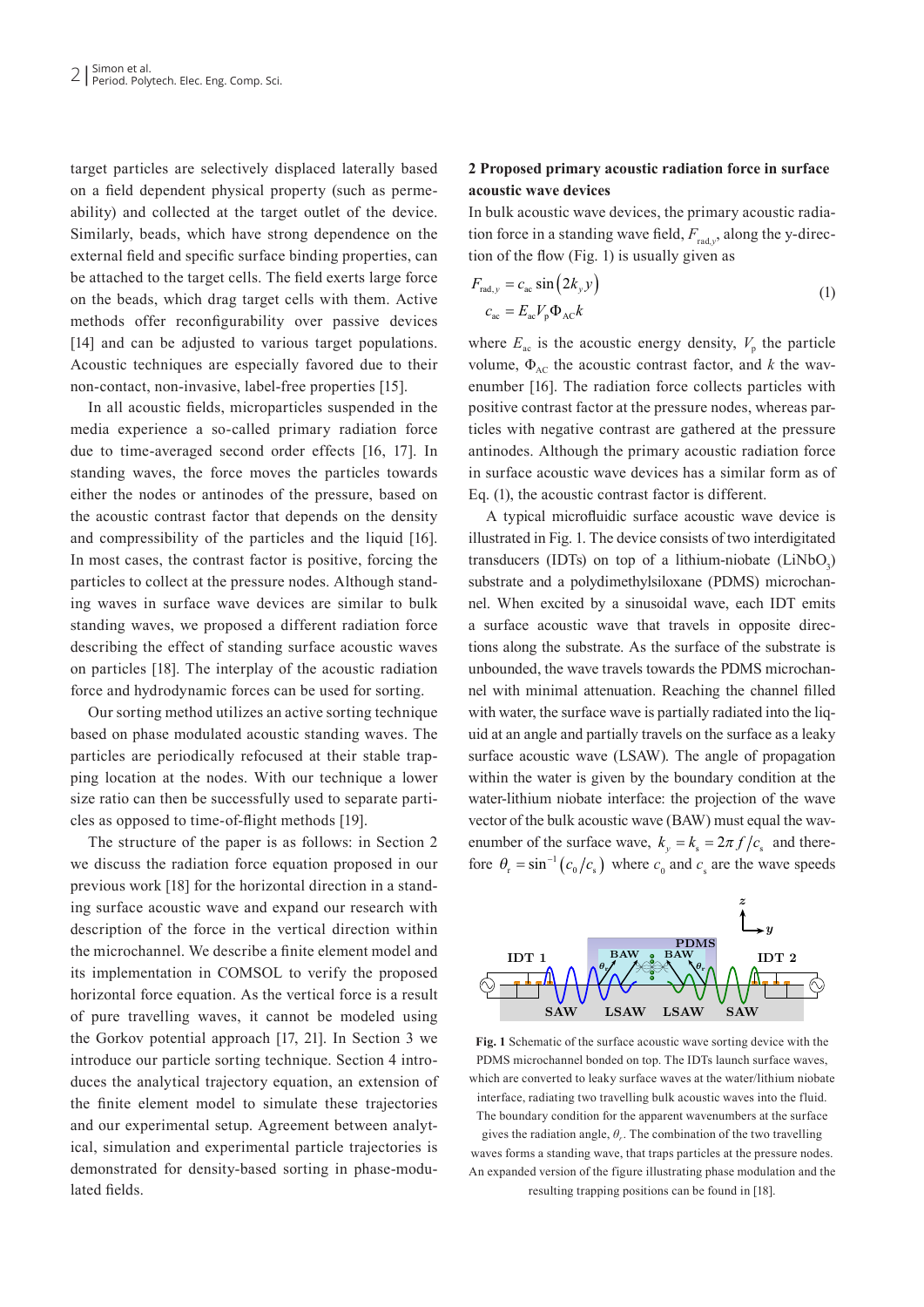in the fluid and on the surface, respectively. Consequently,  $k_y = k_0 \sin \theta_r$  and  $k_z = k_0 \cos \theta_r$  with  $k_0 = 2\pi f/c_0$ .

Assuming a harmonic time dependence, the two travelling bulk acoustic waves can be described by the velocity potential

$$
\phi_1 = \frac{u_0}{k} \exp\left(i\left(-\omega t + k_y y + k_z z\right)\right)
$$
  
\n
$$
= \frac{u_0}{k} \exp\left(-i\omega t\right) \exp\left(i\alpha\right)
$$
  
\n
$$
\phi_2 = \frac{u_0}{k} \exp\left(i\left(-\omega t - k_y y + k_z z\right)\right)
$$
  
\n
$$
= \frac{u_0}{k} \exp\left(-i\omega t\right) \exp(i\psi)
$$
\n(2)

where all spatially dependent variables were collected in  $\alpha$  and  $\psi$  and i is the imaginary unit. The pressure and velocity fields can be obtained as

$$
p_j = -\rho_0 \frac{\partial \phi_j}{\partial t}
$$
  

$$
\mathbf{v}_j = \nabla \phi_j
$$
 (3)

where  $j \in \{1, 2\}$  and  $\rho_0$  is the equilibrium density of the fluid [20].

## **2.1 Theory of primary radiation force in surface wave devices**

In our previous work [18], we presented an analytical expression for the acoustic radiation force in the horizontal direction within a microchannel. In this section, we expand this theoretical investigation for the vertical direction and validate the horizontal trapping force against a numerical model.

The primary acoustic radiation force of any external field can be obtained generally by

$$
F_{\text{rad}} = -\pi a^3 \left[ \frac{2\kappa_0}{3} \text{Re} \left[ f_1^* p_{\text{in}}^* \nabla p_{\text{in}} \right] - \rho_0 \text{Re} \left[ f_2^* \mathbf{v}_{\text{in}}^* \cdot \nabla \mathbf{v}_{\text{in}} \right] \right]
$$
  
with  

$$
f_1(\kappa_i) = 1 - \kappa_p / \kappa_0
$$
  

$$
f_2(\tilde{\rho}, \tilde{\delta}) = \frac{2 \left[ 1 - \gamma \left( \tilde{\delta} \right) \right] (\tilde{\rho} - 1)}{2\tilde{\rho} + 1 - 3\gamma (\tilde{\delta})}
$$
  

$$
\gamma(\tilde{\delta}) = -\frac{3}{2} \left[ 1 + i \left[ 1 + \tilde{\delta} \right] \right] \tilde{\delta}
$$

where  $\tilde{\rho} = \rho_{\rm n}/\rho_0$  is the density ratio of the particle and the medium and  $\kappa$ <sub>p</sub> and  $\kappa$ <sub>0</sub> are the compressibilities of the particle and the medium, respectively [21].

(4)

The primary radiation force due to standing surface waves can be obtained by substituting into Eq. (4) the pressure and velocity fields given by Eqs. (2) and (3). In the horizontal *y* direction both  $p_{in}^* \nabla p_{in}$  and  $v_{in}^* \cdot \nabla v_{in}$  are pure real, therefore the force has two terms:

$$
F_{\text{rad},y} = F_{y0} \left[ f_1 + \frac{3}{2} \text{Re}[f_2] \frac{k_y^2 - k_z^2}{k_0^2} \right] \sin(2k_y y)
$$
  
or equivalently  

$$
F_{\text{rad},y} = F_{y0} \left[ f_1 - \frac{3}{2} \text{Re}[f_2] \cos 2\theta_r \right] \sin(2k_y y)
$$
(5)  
with

 $F_{y0} = V_{p} E_{ac} k_{y}$ 

The force reduces to the one valid for bulk standing waves, when  $k_y = k_0$  and  $k_z = 0$ . Furthermore, the force is zero when  $k_y = 0$  and  $k_z = k_0$ , which would be the case for two upwards directed travelling waves.

For the vertical *z* direction, the pressure component  $p_{in}^* \nabla p_{in}$  is pure imaginary, and as the monopole scattering coefficient  $f_1$  is pure real, the first term vanishes, leaving only

$$
F_{\text{rad},z} = F_{\text{rad},0} \left[ 1 - \frac{k_y^2 - k_z^2}{k_0^2} \cos(2k_y y) \right]
$$
  
or  

$$
F_{\text{rad},z} = F_{\text{rad},0} \left[ 1 + \cos 2\theta_r \cos(2k_y y) \right]
$$
 (6)

with

$$
F_{\rm rad,0} = 2\pi a^3 k_z u_0^2 \rho_0 \, \text{Im}[f_2]
$$

This force is trivially zero, when the two travelling waves are along *y* as  $k_y = k_0$  and  $k_z = 0$ . For the case of two upwards travelling waves,  $k_y = 0$  and  $k_z = k_0$ , resulting in  $F_{\text{rad},z} = 4\pi a^3 \rho_0 u_0^2 \text{Im}[f_2]$ , which is analogous to the superposition of two travelling waves [21].

## **2.2 Finite element validation of the horizontal radiation force**

To validate the proposed form of the primary acoustic radiation force in the horizontal direction within the device, the structure was modeled in a finite element numerical simulation (COMSOL Multiphysics AB, Sweden). The simulation domain comprised a rectangular fluid domain, surrounded by a perfectly matched layer, as shown in Fig. 2. The width was  $\lambda_v$ , so two pressure nodes were present in the device in the *y* direction, and the height was  $\lambda_0$ to allow for more pressure nodes in the vertical direction. The thickness of the perfectly matched layer (PML) was tenth of the wavelength in the fluid domain  $(\lambda_0 / 10)$ . The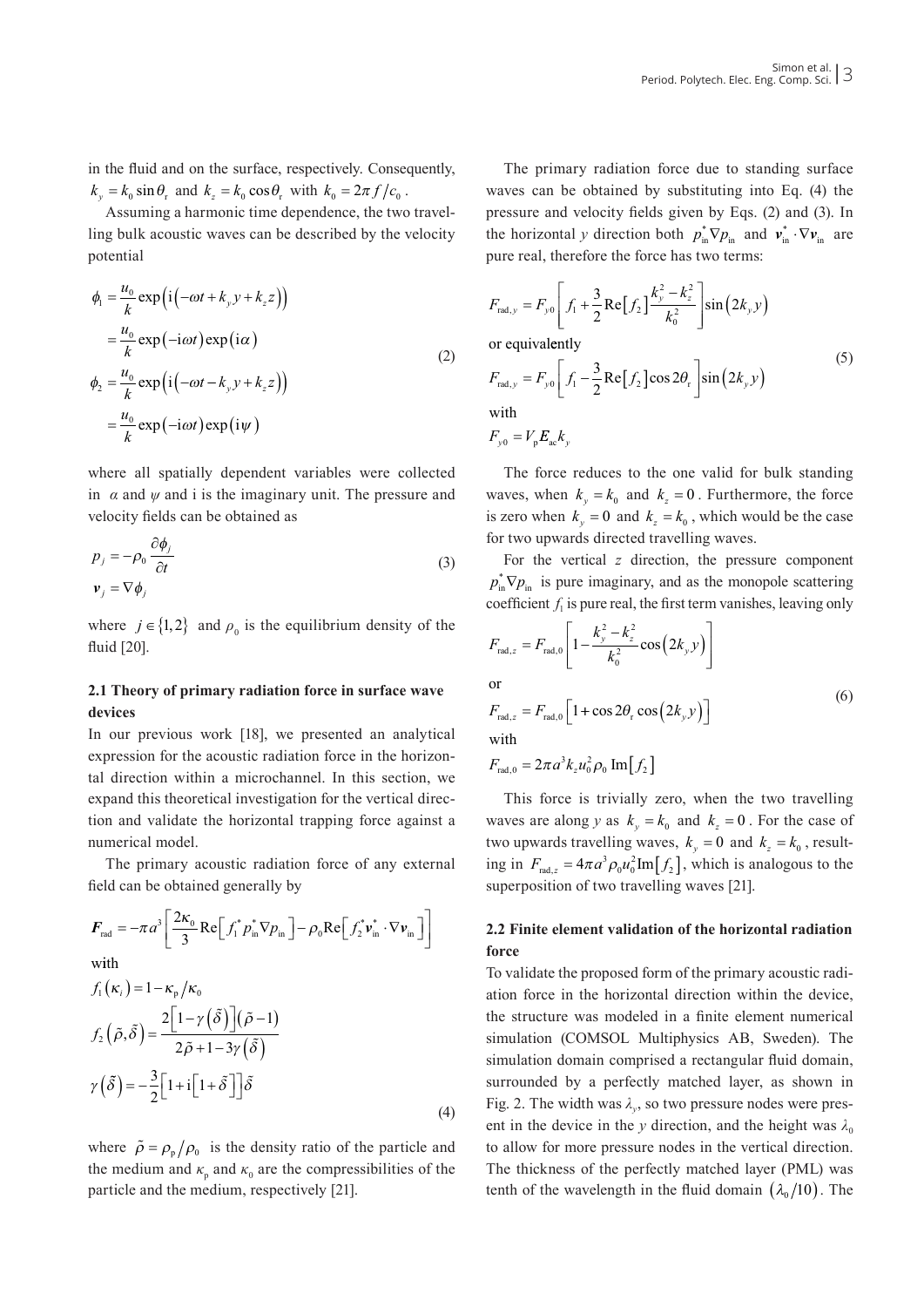

**Fig. 2** The pressure distribution within the microchannel. The grey edges symbolize the perfectly matched layer domain. Slanted dashed lines denote the wavefronts of the two travelling BAW waves, with constant phase. The travelling waves have 22° angle with the *z* axis. The particles with positive contrast trap at the pressure nodes, denoted by vertical dotted lines

only boundary conditions were hard wall boundaries at the outer PML edges. The pressure fields were directly applied by background pressure fields, with propagation wave vectors  $\mathbf{k}_1 = k_y \hat{\mathbf{y}} + k_z \hat{\mathbf{z}}$  and  $\mathbf{k}_2 = -k_y \hat{\mathbf{y}} + k_z \hat{\mathbf{z}}$ . To have an accurate resolution with respect to the frequency domain study, the mesh size was maximized at  $\lambda_0/6$ , which resulted in 45,000 degrees of freedom. To validate the model, we indicated a constant phase wavefront for both travelling waves in the simulation. The propagating waves (perpendicular arrows) have indeed 22° angle with the vertical *z* axis.

After generating the pressure field within the device (see Fig. 2), the radiation force was calculated using Gorkov's potential approach [17]:

$$
U_{\text{rad}} = V_{\text{p}} \left[ f_1 \frac{1}{2\rho_0 c_0^2} p^2 - f_2 \frac{3}{4} \rho_0 \langle v_{\text{in}} \cdot v_{\text{in}} \rangle \right]
$$
  
\n
$$
F_{\text{rad}} = -\nabla U_{\text{rad}}
$$
  
\n
$$
f_1 = 1 - \kappa_{\text{p}} / \kappa_0
$$
  
\n
$$
2(\rho_{\text{p}} - \rho_0)
$$
 (7)

$$
f_2 = \frac{2(\rho_p - \rho_0)}{2\rho_p + \rho_0}
$$

Although the dipole scattering factors given in the theory and in this section are different, on the scale of our manipulation frequencies and particles, the normalized viscous boundary layer evaluates to  $\tilde{\delta} \approx 0.03$ , and therefore the imaginary part of  $f_2$  would be negligible. Moreover, according to the theory, in the horizontal direction only the real part plays a role. Therefore, the above equations can capture the radiation force accurately.

The radiation force was calculated using the theoretical equation, the above numerical model, and as a reference, we calculated the radiation force in a same amplitude BAW device. Two types of particles were investigated: polystyrene (PS), which has similar density to water, and iron-oxide, which is quite different to water both by density and compressibility. The entire list of simulation parameters can be seen in Table 1. The results are plotted in Fig. 3. For both particles, there is excellent agreement between the COMSOL numerical model and our theoretical prediction. The contrast factors for the bulk case and surface wave case differ in the term depending on the dipole scattering coefficient. As they are a function of density difference of particle and fluid, the small difference for PS bulk radiation force and surface wave radiation force is explained, since in this case the density ratio is 1.05. Using the same reasoning, a larger difference is expected in the case of the iron-oxide particle which has a ratio of 1.5. This difference is shown in Fig. 3. The peak primary radiation force and acoustic contract factor are reported in Table 2. The ratio of  $F_{y, \text{SAW}}$  to  $F_{y, \text{BAW}}$  is equal to the ratio of the contrast factor,  $\Phi_{\text{SAW}}$   $\Phi_{\text{BAW}}$ . Therefore, we successfully validated our proposed force equation and theoretical predictions in the horizontal direction of a standing surface acoustic wave.

**Table 1** Parameters used in the numerical simulation. Values marked with a star (\*) are calculated based on other parameters and are

| presented to aid the reader     |                                                     |                                |  |  |  |  |
|---------------------------------|-----------------------------------------------------|--------------------------------|--|--|--|--|
| Symbol                          | Description                                         | Value                          |  |  |  |  |
| f                               | Frequency                                           | 13.3 MHz                       |  |  |  |  |
| $c_{0}$                         | Speed of sound in water                             | $1480 \text{ m/s}$             |  |  |  |  |
| $c_{\rm s}$                     | Speeed of sound on the lithium niobate<br>surface   | 3990 m/s                       |  |  |  |  |
| $\lambda_{0}$                   | Wavelength in water*                                | $111.28 \mu m$                 |  |  |  |  |
| $\lambda_{\rm s}$               | Wavelength on surface*                              | $300 \mu m$                    |  |  |  |  |
| $\theta_{\scriptscriptstyle r}$ | Rayleigh radiation angle*                           | $21.77^{\circ}$                |  |  |  |  |
|                                 | Width of channel                                    | $\lambda$ <sub>s</sub> =300 µm |  |  |  |  |
|                                 | Height of channel                                   |                                |  |  |  |  |
| $p_{0}$                         | Pressure amplitude                                  | 96 kPa                         |  |  |  |  |
| $\rho_{0}$                      | Density of water                                    | 998 kg/m <sup>3</sup>          |  |  |  |  |
| $\rho_{\rm ps}$                 | Density of PS particle                              | $1050 \text{ kg/m}^3$          |  |  |  |  |
| $\rho_{\text{\tiny{FeO}}}$      | Density of FeO particle                             | $1500$ kg/m <sup>3</sup>       |  |  |  |  |
| $\kappa_{0}$                    | Compressibility of water                            | 457 TPa-1                      |  |  |  |  |
| $K_{\rm{pS}}$                   | Compressibility of PS particle                      | 249 TPa-1                      |  |  |  |  |
| $K_{F \circ \Omega}$            | Compressibility of FeO particle                     | $6.67$ TPa <sup>-1</sup>       |  |  |  |  |
| $f_{1,\rm PS}$                  | Monopole scattering coefficient of PS<br>particle*  | 0.455                          |  |  |  |  |
| $f_{2,\rm PS}$                  | Dipole scattering coefficient of PS particle*       | 0.034                          |  |  |  |  |
| $f_{1,\text{FeO}}$              | Monopole scattering coefficient of FeO<br>particle* | 0.985                          |  |  |  |  |
| $f_{2,\text{FeO}}$              | Dipole scattering coefficient of FeO<br>particle*   | 0.251                          |  |  |  |  |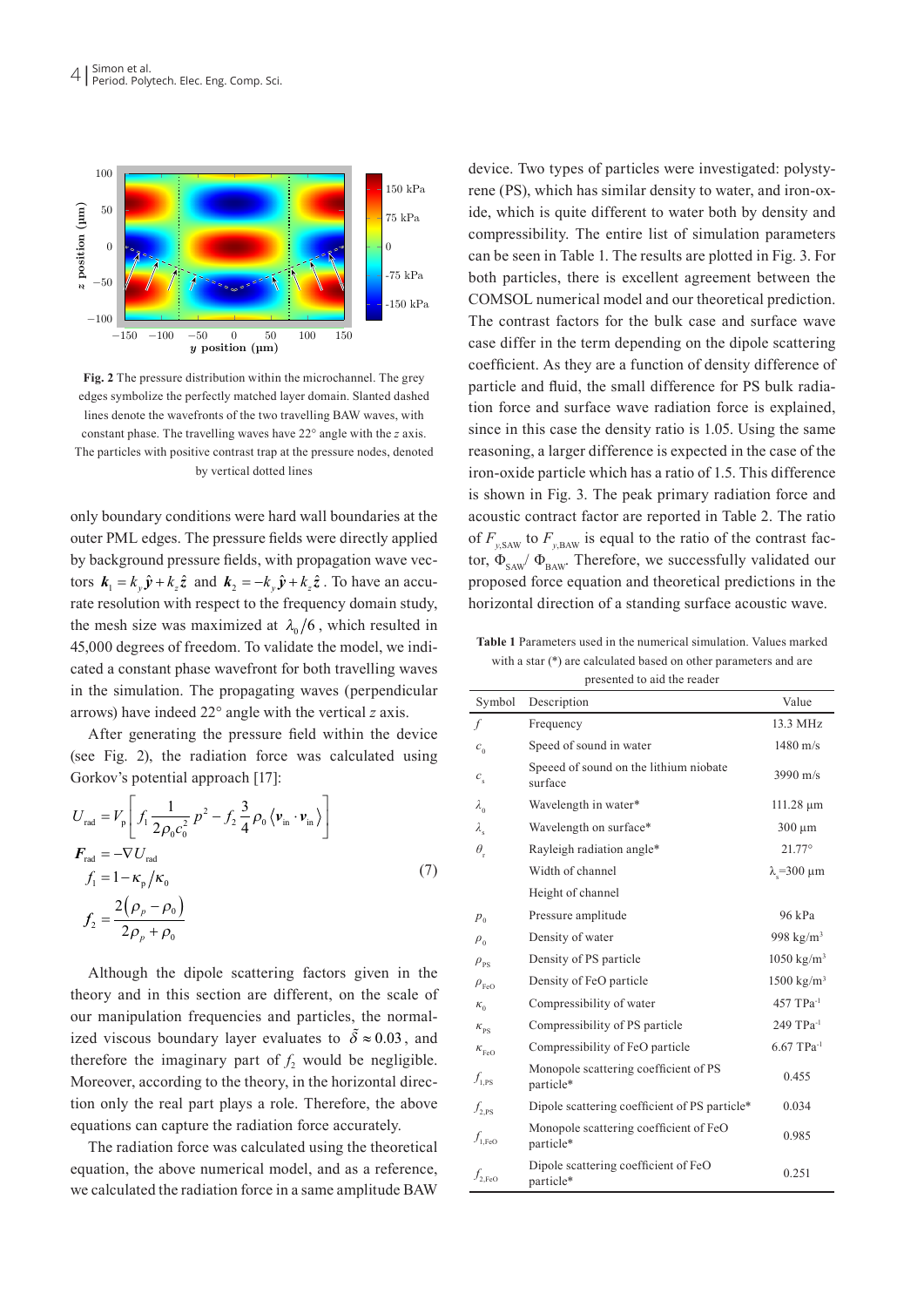**Table 2** Summary of bulk and surface wave contrast factor of particles (PS: polystyrene, FeO: iron-oxide) and the resulting peak primary acoustic radiation force by theory ( $F_{y,BAW}$  and  $F_{y,SAW}$ ) and simulations  $(F)$  The forces are in pN

|           | $\left(\frac{1}{2}v\right)$ and $\frac{1}{2}mv$ and $\frac{1}{2}mv$ and $\frac{1}{2}mv$ |      |      |      |      |                                                                         |
|-----------|-----------------------------------------------------------------------------------------|------|------|------|------|-------------------------------------------------------------------------|
|           |                                                                                         |      |      |      |      | $\Phi_{BAW}$ $\Phi_{SAW}$ $F_{y,BAW}$ $F_{y,SAW}$ $F_{y,sim}$ Reduction |
| <b>PS</b> | 0.51                                                                                    | 0.42 | 23.4 | 19.4 | 194  | $17\%$                                                                  |
| FeO       | 1.36                                                                                    | 0.71 | -63  | 32.9 | 32.9 | 48%                                                                     |



**Fig. 3** Comparison of primary acoustic radiation force for a bulk device (solid green), our modified theory (red dashed) and the COMSOL numerical simulation (blue circles) for (a) a polystyrene particle (b) and iron-oxide particle. The larger difference for the iron-oxide particle is due to the more pronounced dependence on density with the surface wave radiation force

## **3 The phase modulated sorting technique**

In a microchannel filled with a fluid, the suspended particles experience the hydrodynamic drag force in addition to the acoustic force. The viscous force is given as

$$
F_{\text{drag}} = -6\pi\eta a\dot{y} = -c_{\text{visc}}\dot{y} \tag{8}
$$

where  $\eta$  is the dynamic viscosity of the medium and  $\alpha$  is the radius of the particle. The radiation force scales with the particle volume while the viscous force scales with particle radius. Therefore, different size particles are subject to different magnitude of radiation and viscous forces and this can be utilized for sorting.

The illustration of our sorting method can be seen in Fig. 4. Particles or cells are initially located at the bottom pressure node inside the channel, where they are naturally trapped due to their positive contrast factor [left of Fig. 4(c)]. The utilized phase pattern is shown in Fig. 4(a). First, the phase is ramped linearly from  $0^{\circ}$  to  $360^{\circ}$  at a



**Fig. 4** Illustration of the phase modulated sorting method. (a) the phase pattern used on the second transducer (b) the resulting movement of the nodes (c) the particle distribution in the microchannel at different time instants

rate that displaces the small and large particles at different speeds, such that they are located on different sides of the pressure antinode after the ramping time  $t_{\text{ramp}}$  [Fig. 4(c) middle graph]. As the primary radiation force will make them relax towards the nearest pressure node during the resting period,  $t_{\text{rest}}$ , where the phase is kept constant, they locate at a different spatial location, and separation can be achieved [Fig. 4(c) right graph]. As the radiation force is also density-dependent, particles with different density can be separated as well.

## **4 Phase modulated trajectories**

In this section, we derive an analytical expression for the particle trajectories followed by the expansion of the COMSOL model by a time domain simulation to obtain the numerical particle trajectories. We also describe the setup for obtaining the experimental particle trajectories. Finally, results are presented for density-based sorting to show a threefold agreement between theory, simulation and experiment.

## **4.1 Analytical trajectories describing particle motion in phase modulated fields**

The analytical particle trajectories in phase modulated fields can be obtained by balancing the primary radiation force with the viscous drag force [16]:

$$
F_{\text{rad},y} = -F_{\text{visc}}\tag{9}
$$

In phase modulated fields, when the modulation speed *s*, given by the time derivative of the phase, is much less than the frequency of the signal  $(s \ll \omega)$ , the modulation simply enters the argument of the sin() in the force equation [18]: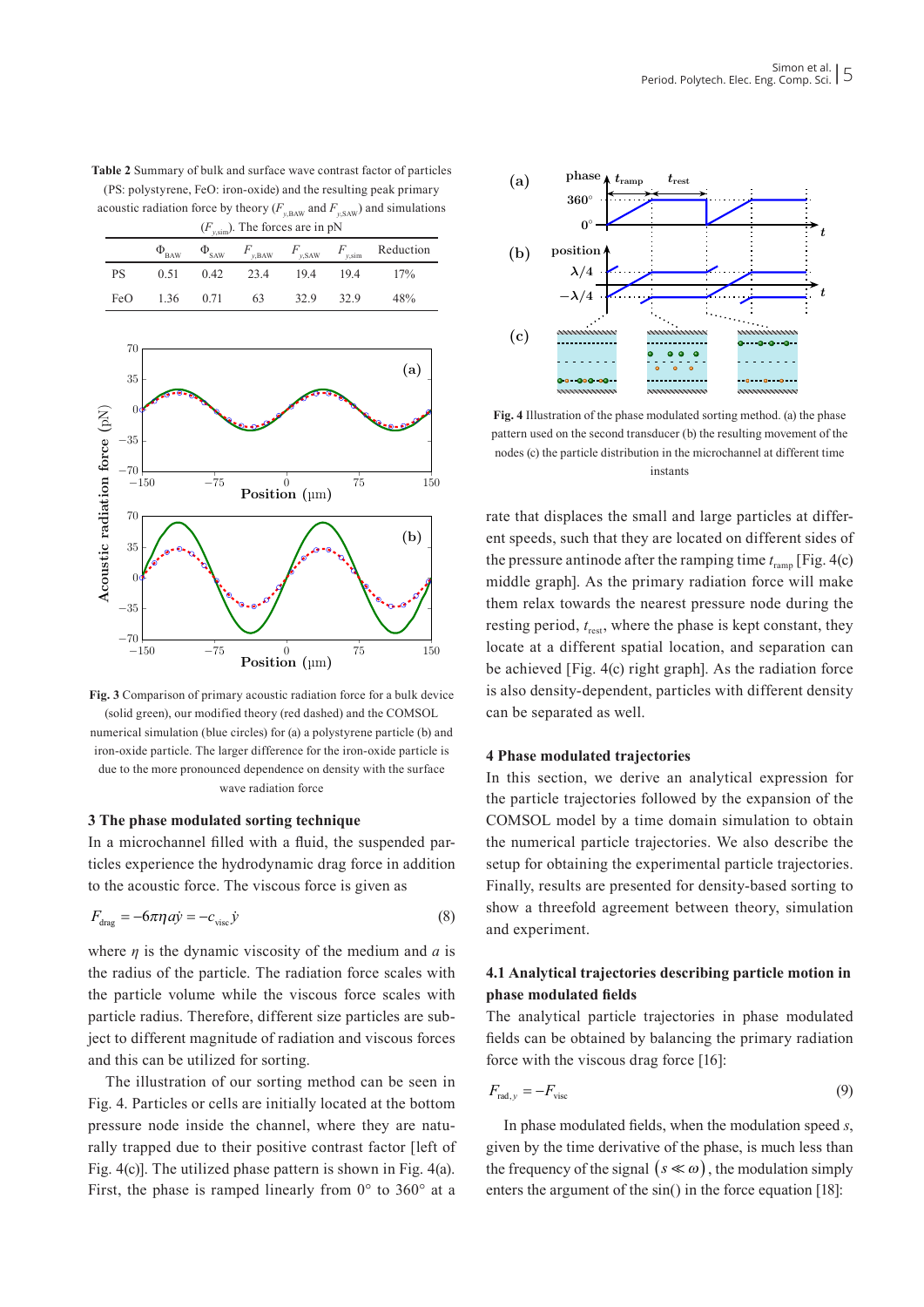$$
F_{\text{rad},y} = c_{\text{ac}} \sin \left( 2k_y y - s \left( t - t_s \right) \right) \tag{10}
$$

assuming now that we have a linear phase shift  $s = 2\pi/t_{\text{ram}}$ and  $t_s$  denotes the start of the phase shift. The force balance can be solved using substitutional integration, and

$$
y(t) = \frac{s(t - t_s)}{2k_y}
$$
  
 
$$
+ \frac{1}{k_y} \tan^{-1} \left[ \left[ \gamma - Q \tan \left( \frac{Q}{2} (c_1 + t) \right) \right] / s \right]
$$
 (11)

where  $Q = \sqrt{s^2 - \gamma^2}$  and  $\gamma = 2k_y c_{\text{ac}}/c_{\text{visc}}$  and  $c_1$  is a constant satisfying the initial conditions for particle position and the tan−1 [] function in Eq. (11) has to be normalized to be monotonic on the solution time range. We note the change of the reference point within the coordinate system with respect to our previous work [18].

### **4.2 Numerical model**

Numerical simulations of the particle motion are carried out in COMSOL. The previous model, that was used for the force approximation was combined with the particle-tracking module to calculate the particles trajectories. The simulation process is schematically illustrated in Fig. 5. As the phase modulation cannot be implemented in a continuous manner, it had to be discretized: the ramping cycle is divided into ten steps, from 18° to 342°, each step being 36°. For each phase step the pressure distribution is generated and stored, which are utilized by a time domain simulation implemented with the particle tracing module. The particles are placed at the pressure node on the left (at  $y = -\lambda$ <sub>s</sub> /4 = −75 µm ) at  $t = 0$  s. The particles are assumed to be subjected to two forces: the primary radiation force, which is calculated using the stored frequency domain results of the pressure and acoustic velocity fields,



Trajectory simulation during resting

**Fig. 5** Flowchart of the time domain trajectory simulation in COMSOL Multiphysics

and the viscous drag force. No gravity or buoyancy force is included as the primary focus is on obtaining the horizontal forces and particle movement. Once the ramping cycle is simulated, the rest period is generated using a frequency domain result for 0°. Finally, the partial results are collated, and the final trajectories are saved.

#### **4.3 Experimental setup**

The manufacturing steps of the device comprising the lithium niobate substrate and PDMS microchannel are presented in detail elsewhere [19]. The particle mixture was prepared by mixing 20 µl of iron-oxide and polystyrene particle suspension with 10 ml of 30 % iodixanol solution (OptiPrep, SigmaAldrich, UK and DI water) to prevent heavy particles from sinking to the channel bottom. The signal generator (TG5012A, Aim-TTi, UK) is driven via a USB connection from the PC using LabView (National Instruments, UK). The initial phase of the second transducer is adjusted to achieve the symmetric node distribution within the channel (Fig. 4c). The 13.3 MHz ultrasound signals are amplified using two high-power amplifiers (ZHL-1-2W+, Mini-Circuits, UK). The data acquisition is performed by a bright field microscope (Olympus BX51, Olympus, UK) and camera (Orca Flash 2.8, Hamamatsu, UK). Finally, the obtained recordings are post-processed by Tracker (Douglas Brown, https://physlets.org/tracker/) to extract the particle trajectories. Each experiment was carried out 5 times.

## **4.4 Comparison results of trajectories for synthetic particles**

Theoretical and simulation validation of experiments can be seen in Fig. 6. The only fitting parameter for the theoretical/simulation results was the acoustic pressure amplitude. To complement size-based trajectory results presented in [18], here density-based sorting of iron-oxide filled and polystyrene particles of 10 μm diameter was carried out with good agreement with  $R<sup>2</sup>$  value of 0.9193.



**Fig. 6** Theoretical (dashed), simulation (circles) and experimental (continuous lines and error bars) particle trajectories. Green and orange color corresponds to iron-oxide and polystyrene particles, respectively.

The error bars show standard deviation of five experiments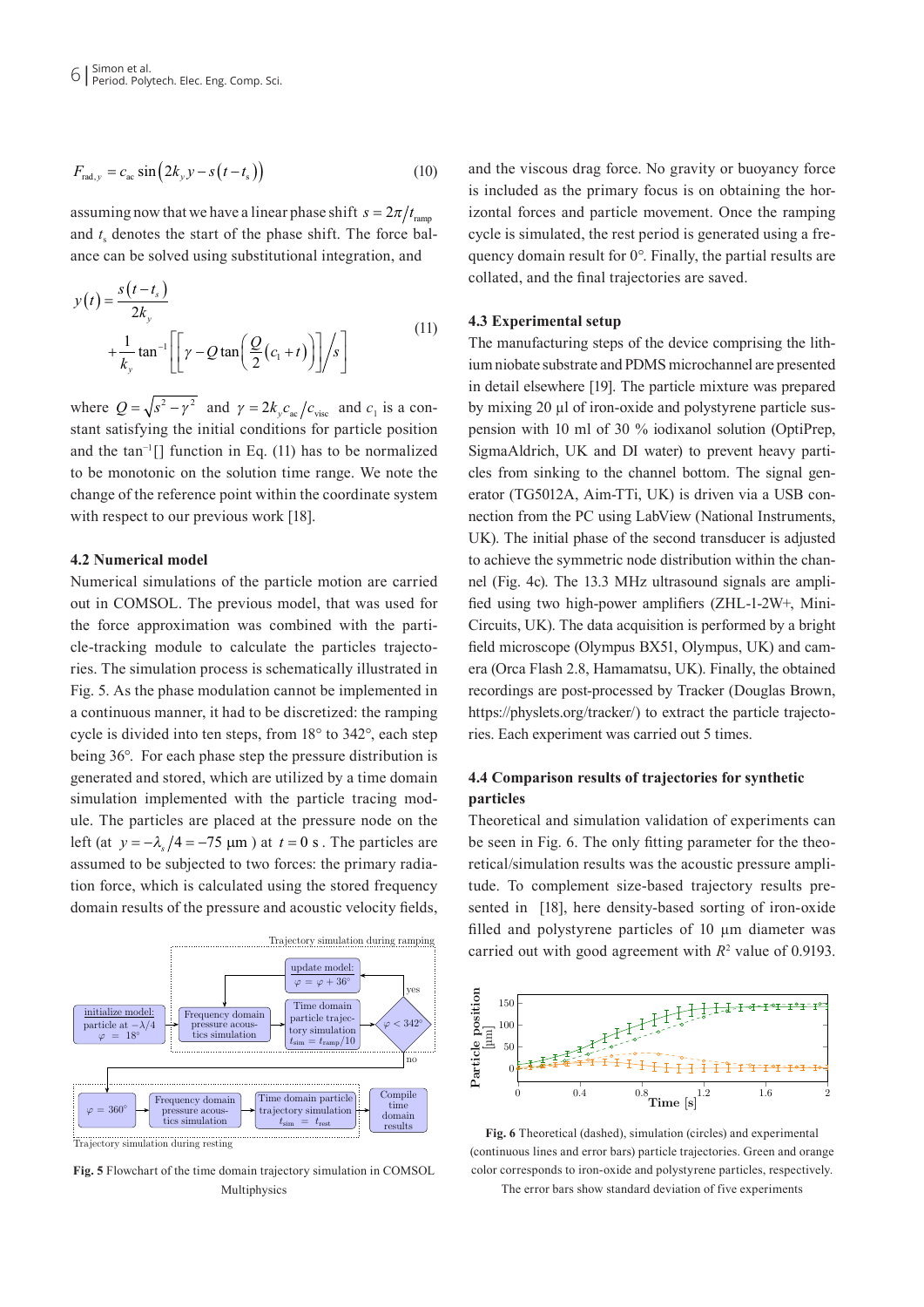We attribute the small difference between experimental and theoretical/simulation results to the unknown speed of sound of the media due to the OptiPrep density gradient used. When the speed of sound due to the increased density is assumed to be increased by  $10\%$ , the  $R^2$  value of the fit increases to 0.9613. As the heavier particles are iron-oxide filled polystyrene particles, their density and compressibility are difficult to characterize precisely that can also lead to uncertainties in the theoretical fit. Generally, any parameter change that results in the ratio of the acoustic contrast factor of the PS and iron-oxide filled particles to be decreased improves the fit. For effect of other parameters on particle trajectories and sensitivity analysis of acoustic sorting methods refer to [22].

## **5 Summary**

We demonstrated that the primary acoustic radiation force in a standing surface wave device is different to the one valid in bulk standing wave fields. Numerical modelling of this force using COMSOL simulation validated our theory in the horizontal direction within the microchannel. Analytical particle trajectories are obtained by balancing the primary radiation force with the viscous drag force. Expanding the COMSOL model with a time domain simulation allows for numerical generation of particle trajectories. Moreover, the analytical and numerical approaches were validated experimentally by measuring the trajectories of iron-oxide and polystyrene particles in a microfluidic surface acoustic wave device.

## **Acknowledgements**

The authors thank Mr Neil Ross for help with the cleanroom fabrication and Dr William N MacPherson for access to thermal evaporator equipment. We are grateful to Mr Gergely Hantos for presenting a shorter version of this paper as a talk at the First Symposium on Smart Systems Integration.

## **References**

- [1] Bruus, H. "Theoretical Microfluidics", Oxford University Press, UK, 2008.
- [2] Yildiz-Ozturk, E., Yesil-Celiktas, O. "Diffusion phenomena of cells and biomolecules in microfluidic devices", Biomicrofluidics, 9(5), pp. 052606, 2015. <https://doi.org/10.1063/1.4923263>
- [3] Di Carlo, D., Irimia, D., Tompkins, R. G., Toner, M. "Continuous inertial focusing, ordering, and separation of particles in microchannels", Proceedings of the National Academy of Sciences of the United States of America, 104(48), pp. 18892–18897, 2007. <https://doi.org/10.1073/pnas.0704958104>

#### **Nomenclature**

| SAW                               | surface acoustic wave                         |
|-----------------------------------|-----------------------------------------------|
| SSAW                              | standing surface acoustic wave                |
| <b>BAW</b>                        | bulk acoustic wave                            |
| LSAW                              | leaky surface acoustic wave                   |
| $\mathfrak a$                     | radius of the particle                        |
| c <sub>0</sub>                    | speed of sound in the fluid                   |
| $c_{s}$                           | surface acoustic wave velocity on the lithium |
|                                   | niobate substrate                             |
| $E_{ac}$                          | acoustic energy density                       |
| $\int$                            | frequency                                     |
| $f_1$                             | monopole scattering coefficient               |
| $f_2$                             | dipole scattering coefficient                 |
| $\boldsymbol{F}_{\mathrm{rad}}$   | Acoustic radiation force                      |
| $\boldsymbol{F}_{\mathrm{rad},y}$ | acoustic radiation force in the y-direction   |
| $\boldsymbol{F}_{\mathrm{rad},z}$ | acoustic radiation force in the z-direction   |
| k                                 | wave vector                                   |
| k                                 | wavenumber or magnitude of the wave           |
|                                   | vector                                        |
| $k_{\rm v}$                       | y-component of the wave vector                |
| $k_z$                             | z-component of the wave vector                |
| $p_{\rm in}$                      | incident acoustic pressure field              |
| t                                 | time                                          |
| $t_{\text{ramp}}$                 | ramping time                                  |
| $t_{\text{rest}}$                 | resting time                                  |
| $v_{\rm in}$                      | incident velocity field                       |
| $V_{\scriptscriptstyle\rm p}$     | particle volume                               |
| x, y, z                           | cartesian coordinates                         |
| η                                 | dynamic viscosity of the fluid                |
| $\theta_{\rm r}$                  | refraction angle                              |
| $K_0$                             | compressibility of the fluid medium           |
| $\kappa_{p}$                      | compressibility of the particle               |
| $\lambda_0$                       | wavelength in the fluid medium                |
| $\rho_{0}$                        | density of the fluid medium                   |
| $\rho_{\text{\tiny p}}$           | density of the particle                       |
| $\Phi_{AC}$                       | acoustic contrast factor                      |
| $\omega$                          | Angular frequency                             |
|                                   |                                               |

- [4] Guttenberg, Z., Muller, H., Habermuller, H., Geisbauer, A., Pipper, J., Felbel, J., Kielpinski, M., Scriba, J., Wixforth, A. "Planar chip device for PCR and hybridization with surface acoustic wave pump", Lab on a Chip, 5(3), pp. 308–317, 2005. <https://doi.org/10.1039/b412712a>
- [5] Shields, C. W., Reyes, C. D., Lopez, G. P. "Microfluidic cell sorting: a review of the advances in the separation of cells from debulking to rare cell isolation", Lab on a Chip, 15(5), pp. 1230–1249, 2015. <https://doi.org/10.1039/c4lc01246a>